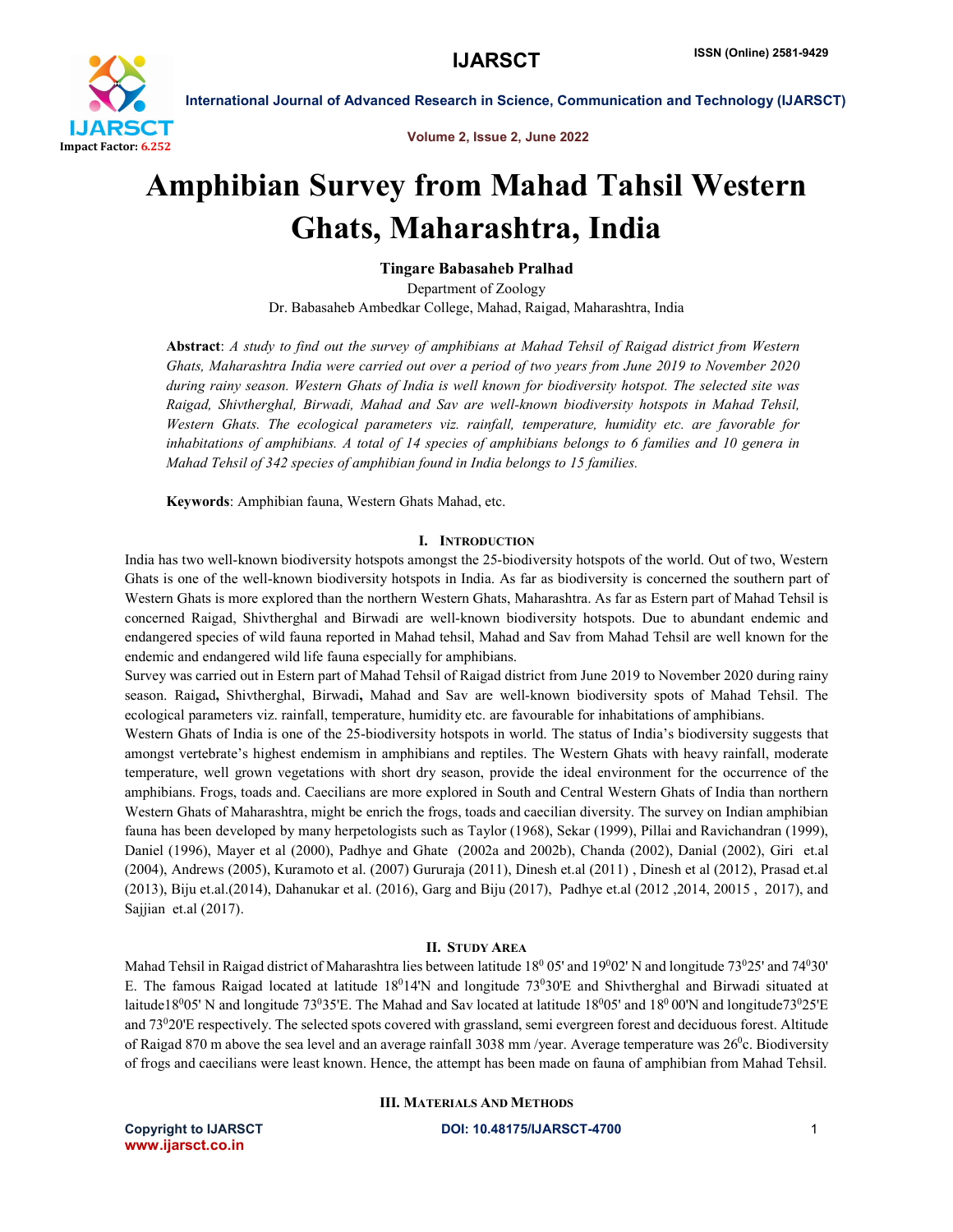

# Volume 2, Issue 2, June 2022

Frogs were collected through (i) visual encounter survey, and (ii) sampling of breeding sites. Frogs obtained from road kills. Measurement of. Samples were preserved in 8% formaldehyde solution for fixation and preservation. In June 2019 to November 2020 conducted survey in different selected spots of study areas of Mahad Tehsil Eastern part of Western Ghats (Fig- 1) as a part to the study of amphibian fauna. Surveys were carried out mostly Raigad, Shivtherghal, Birwadi, Mahad and Sav at fifteen days interval mostly during night in rainy season. Surveyed various habitats such as open land, dense forest, mixed forest and cultivated fields such as groundnut, paddy, and nachani. Studies diversity of amphibians especially Frogs, Toads and Caecilians particularly during night at ponds, shallow streams, hilly waterfalls, and moist places nearby rivers, brooklets, ponds, swamps and its nearby moist and shadow places. Only sample specimen of unknown species carried out in laboratory for further identification. The amphibian species were identified with by referring standard keys (Boulenger, 1990, Daniel, 1975, Sarkar, 1999 and Gururaja, 2012).

During survey used the Nikon Camera for photographs of frogs, toads and caecilians; Head torches for light, Plastic bottles for only collecting unknown sample specimen. After getting photographs frogs, toads and caecilians were released in their natural habitat. Caecilians especially Ichthyophis, was encountered by digging the soil up to depth 10 to 30 cm, rolling the stones, logs, leaf litters and also surveyed the road accident specimens.



Figure 1: Map of study Area of Amphibian Survey of Mahad Tehsil of Raigad district of Western Ghats, Maharashtra

IV. RESULT AND DISCUSSION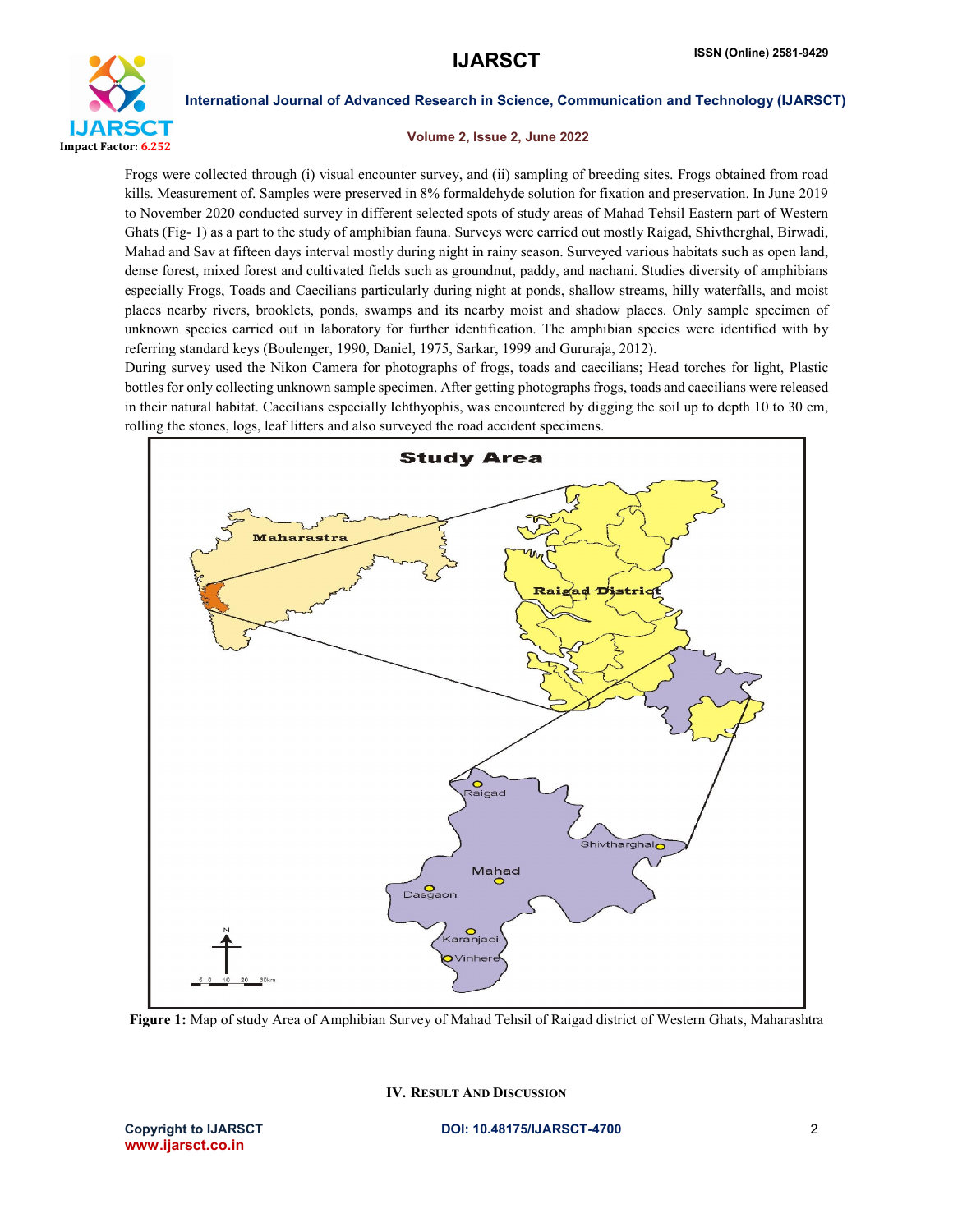

# Volume 2, Issue 2, June 2022

In Maharashtra, Padhye and Ghate (2002a) reported 43 species that are distributed in six families from the Maharashtra. Sawarkar and Kasable (2009) reported 10 species from Nagpur city Maharashtra. Padhye and Ghate (2002b) reported 30 species that are distributed in six families from the Pune district, Maharashtra. Prasad, et.al (2013) listed 37 species distributed in 8 families and 14 generas from Satara district. Sajjian et.al (2017) 30 species of amphibians belonging to 19 genera of 9 family and 2 orders from Sangli district. During this survey, we reported 14 species of amphibians belongs to 6 families and 10 genera in Mahad Tehsil of 342 species of amphibian found in India belongs to 15 families.

| Sr.<br>No.   | <b>Common Name</b>                                                   | Scientific name                            | <b>States</b> |  |
|--------------|----------------------------------------------------------------------|--------------------------------------------|---------------|--|
|              | A) Family: -Dicroglossidae Gray 1825                                 |                                            |               |  |
|              | I) Genus: Hoplobatrachus Peters, 1863                                |                                            |               |  |
| $\mathbf{1}$ | Asian bullfrog                                                       | Hoplobatrachus tigerinus Daudin, 1802      | Abundance     |  |
|              | II) Euphlyctisn Fitzinger, 1843                                      |                                            |               |  |
| 2            | Indian green frog                                                    | Euphlyctis hexadactylus Lesson, 1834       | Common        |  |
| 3            | Indian skipper frog                                                  | Euphlyctis cyanophlyctis Schneider, 1799   | Common        |  |
|              | <b>Family: - Ranixalidae Dubois 1987</b><br>B)                       |                                            |               |  |
|              | III) Genus: Indirana Laurent, 1986                                   |                                            |               |  |
| 4            | Beddome's leaping frog                                               | Indirana beddomii Günther, 1876            | Common        |  |
|              | IV) Genus: Indosylvirana Oliver, Prendini, Kraus and Raxworthy, 2015 |                                            |               |  |
| 5            | Bronzed frog                                                         | Indosylvirana temporalis Gunther, 1864     | Common        |  |
|              | V) Genus: Zakerana Pyron & Wiens 2011                                |                                            |               |  |
| 6            | Nilgiri frog                                                         | Zakerana nilagirica Jerdon, 1854           |               |  |
|              | Family: -Rhacophoridae Hoffman 1932<br>C)                            |                                            |               |  |
|              | VI) Genus: Polypedates Tschudi 1838                                  |                                            |               |  |
| 7            | Indian tree frog                                                     | Polypedates maculatus Gray, 1834           | Common        |  |
|              | <b>Family: -Bufonidae Gray 1825</b><br>D)                            |                                            |               |  |
|              | VII) Genus: Duttaphrynus Frost et al., 2006                          |                                            |               |  |
| 8            | Asian common toad                                                    | Duttaphrynus melanostictus Schneider, 1799 | Abundant      |  |
| 9            | Indian marbled toad                                                  | Duttaphrynus stomaticus Lutken, 1864       | Abundant      |  |
|              | E) Family: -Microhylidae Gunther 1858                                |                                            |               |  |
|              | VIII) Genus: Microhyla Tschudi 1838                                  |                                            |               |  |
| 10           | Ornate narrow-mouthed frog                                           | Microhyla ornata Dumeril and Bibron, 1843  | Common        |  |
|              | IX) Genus: Uperodon Dumeril and Bibron, 1843                         |                                            |               |  |
| 11           | Marbled balloon frog                                                 | Uperodon Systoma Schneider, 1799           | Common        |  |
| 12           | Indian dot frog                                                      | Uperodon mormorata Rao, 1864               | Rare          |  |
| 13           | Indian balloon frog                                                  | Uperodon globulosus Gunter, 1864           | Abundant      |  |
|              | Family: -Ichthyophide Taylor 1968<br>F)                              |                                            |               |  |
|              | X) Genus: Ichthyophis Fitzinger 1826                                 |                                            |               |  |

Table 1: Checklist of Amphibian Fauna of Mahad Tehsil of Raigad district, Western Ghats, Maharashtra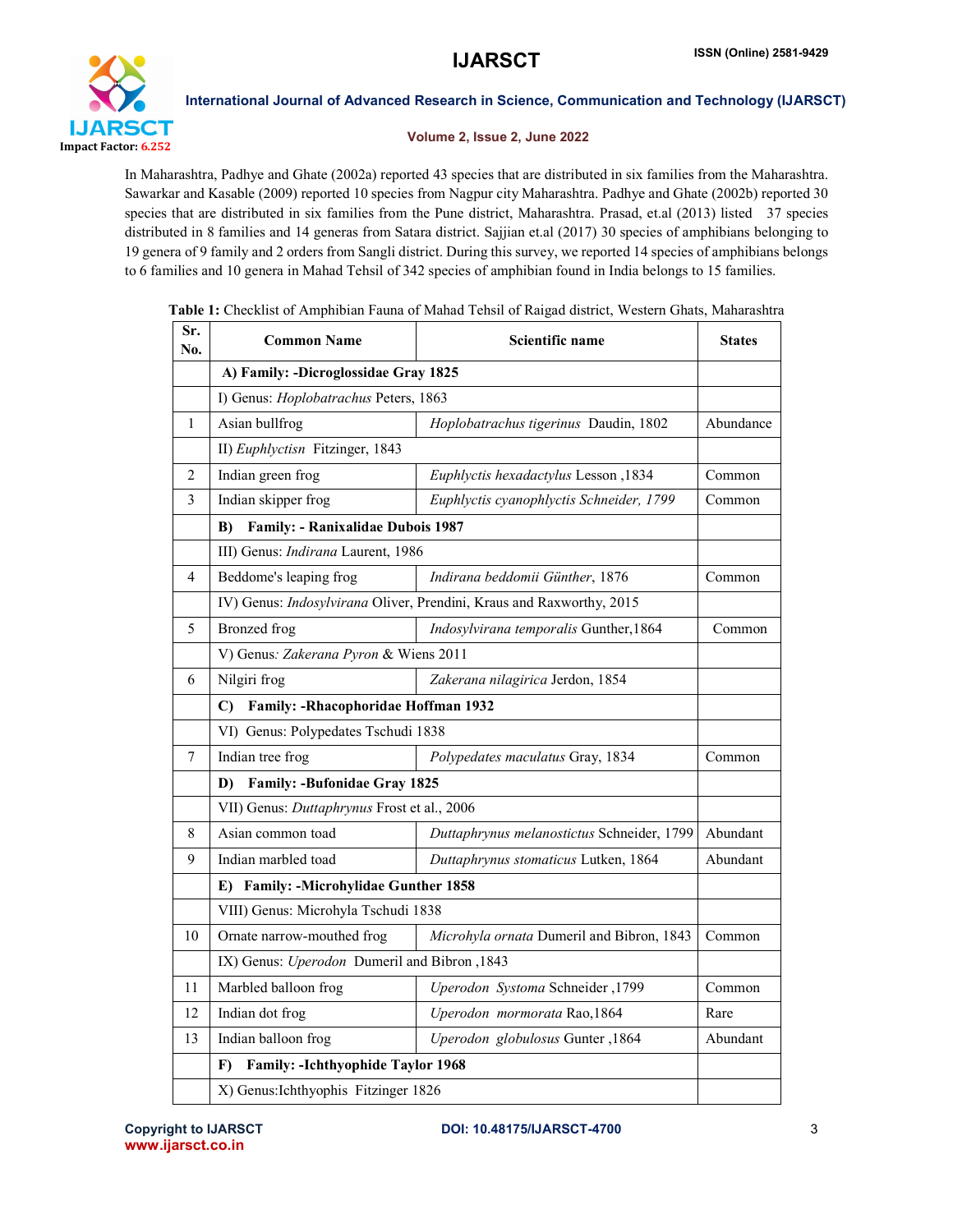

Volume 2, Issue 2, June 2022

International Journal of Advanced Research in Science, Communication and Technology (IJARSCT)

| 14 | Bombay caecilian | Ichthyophis bombayensis Taylor, 1960 | Rare |
|----|------------------|--------------------------------------|------|

#### V. CONCLUSION

The version of this template is V2. Most of the formatting instructions in this document have been compiled by Causal Productions from the IEEE LaTeX style files. Causal Productions offers both A4 templates and US Letter templates for LaTeX and Microsoft Word. The LaTeX templates depend on the official IEEEtran.cls and IEEEtran.bst files, whereas the Microsoft Word templates are self-contained.

#### ACKNOWLEDGEMENT

The author is thankful to Dr. K.B Shejul, Principal, Babasaheb Ambedkar College, and Mahad for providing infrastructural facilities. He is also thankful to HOD of Zoology Department for incuregement and non-teaching staff for their valuable helps during this survey. Zoology Department BPT is thankful to UGC, Pune for providing financial support for minor research project.

#### **REFERENCES**

- [1] Andrews, M. I., George, S. and Joseph, J. (2005) A survey of the amphibian fauna of Kerala-distribution and Status. Zoos' Print Journal, 20(1): 1723-1735.
- [2] Boulenger, G.A. (1890) Fauna of British India, Reptilia and Batrachia. Francis & Taylor, London.
- [3] Chanda, S. K. (2002) Handbook of Indian Amphibians. Zoological Survey of India, Kolkata, India, pp: 1- 335
- [4] Daniel R. J. R. (1996). Biogeography and taxonomic uncertainties as illustrated by Indian amphibians.Cobra. 24: 2-6.
- [5] Daniel J. C. (2002). The Book of Indian Reptiles and Ambhibians.Bom. Nat. Hist. Soc. 1-238.
- [6] Dinesh K. P. C. Radhakrishnan K. V. Gururaja K. Deuti and G. Bhatta (2011). A Checklist of Amphibia of India.Online version. Zool. Survey India 1-11.
- [7] Dinesh K. P. C. Radhakrishnan K. V. Gururaja, K. Deuti and G. Bhatta (2012). A Checklist of Amphibia of India with IUCN red list status. Online version.Zool.Survey India.1-11.
- [8] Dinesh K. P. C. Radhakrishnan B. H. Channakeshavamurthy, P. Deepak and Nirmal Kulkarni. (2020). A Checklist of Amphibia of India. Online version. Zool. Survey India 1-14.
- [9] Garg, S. and Biju, S.D. (2017). Description of four new species of burrowing frog in the Fejervaeya rufescens complex (Dicroglossidae) with notes on morphological affinities of Fejervarya species in Western Ghats. Zootaxa, 4277(4): 451-490.
- [10] Giri, V, Gower, J and Wilkinson, M. (2004). A new species of Indotphlus, Toylor (Amphibia: Gymnoophiona: Caeciliidae) from the Western Ghats: India. Zootaxa, 739(1): 1-19.
- [11] Gururaja K. V. (2011). Sahyadri Western Ghats Biodiversity information system- A Revised list of Amphibian of the Western Ghats http//wgbis.ces.iisc.ernet.in/biodiversity /sahyadri\_enews/news.1-10.
- [12] Gururaja K. V. (2012). Pictorial guide to Frogs and Toads of Western Ghats.Gubbi Labs LLP. http//www.gubbilabs.in. 1-153.
- [13] Kuramoto, M., Joshy, S.H., Kurabayashi, A. and Sumida, M. (2007). The genus Fejervarya (Anura: Ranidae) in central Western Ghats, India with description of four new cryptic species. Current Herpetology Journal, 26(1): 81- 105.
- [14] Myers N., R. A. Mittermeier C.G. Mittermeier G. A. B. da Fonescaand and J. Kent (2000). Biodiversity hotspots for conservation priorities. Nature. 403: 853-858.
- [15] Padhye, A. D., M. Mahabaleshwarkar and H. V. Ghate. (2002a). An overview of Amphibian fauna of Pune district with special reference to their status. Zoos Print J. 17(3): 735-740.
- [16] Padhye, A. D.and H. V. Ghate. (2002b). An overview of Amphibian fauna of Maharashtra state. Zoos Print J. 17(4): 757-763.
- [17] Padhye, A.D. and Ghate, H.V. (2012). Fauna of Maharashtra, State Faunal Series 20, Zoological survey of India, pp:239-246.